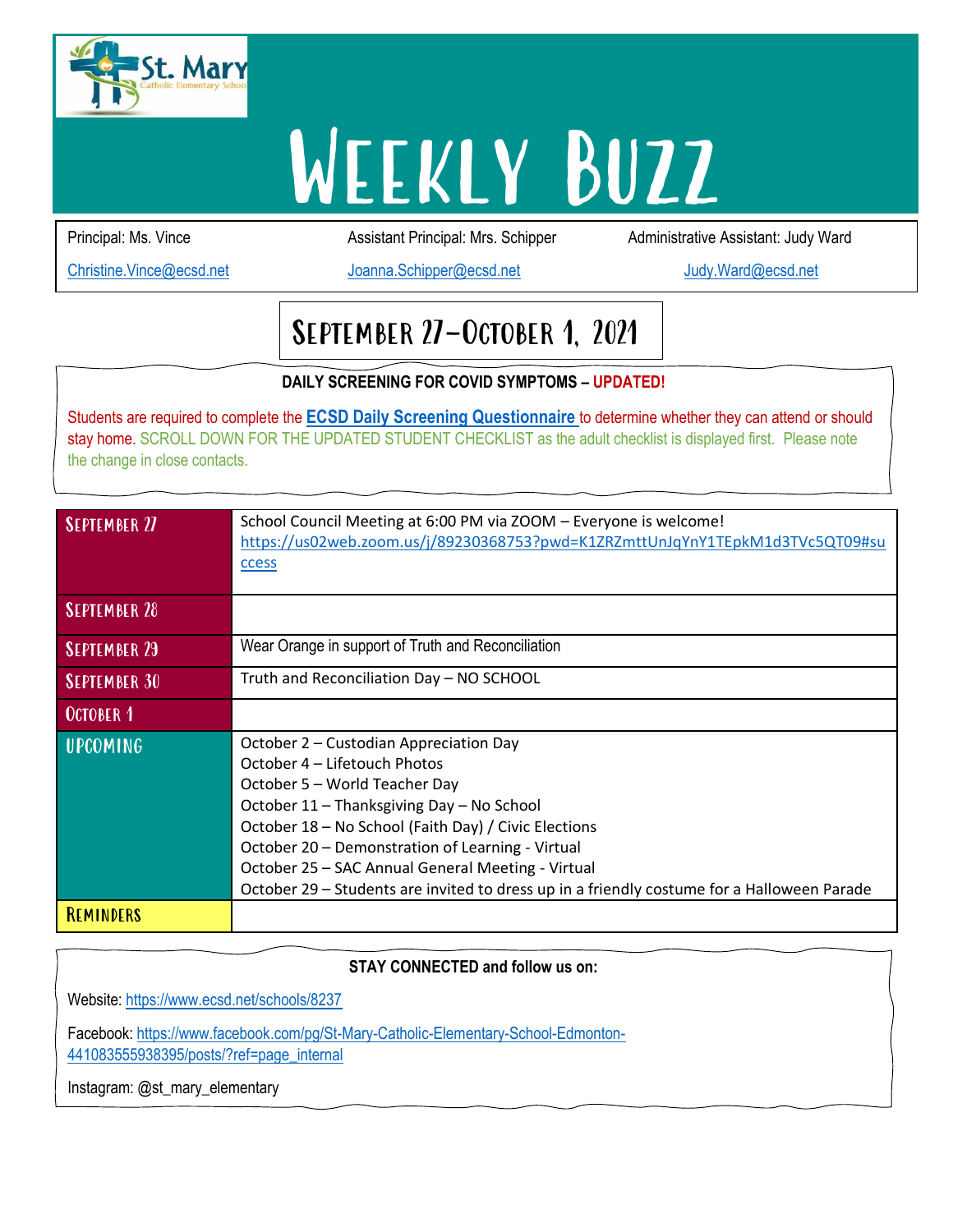# **Terry Fox**

Thank you for supporting the Terry Fox Foundation.

As a school we raised \$1903.00 for cancer research. Children watched an inspiring video and the story of Terry Fox. Keep in mind that this video can bring up a variety of emotions in your children. Please have conversations at home about their learning, their day, and their emotions.



**School Fees**

School Fees are now active in PowerSchool. Please make your payment by **October 15, 2021**.

# **Registration Verification**

Please complete the yearly Registration Verification form for your child in PowerSchool by September 30<sup>th</sup>. You would have received an email with the instructions. This is a very important form to complete so that we have the most current information on file.

Thank you!